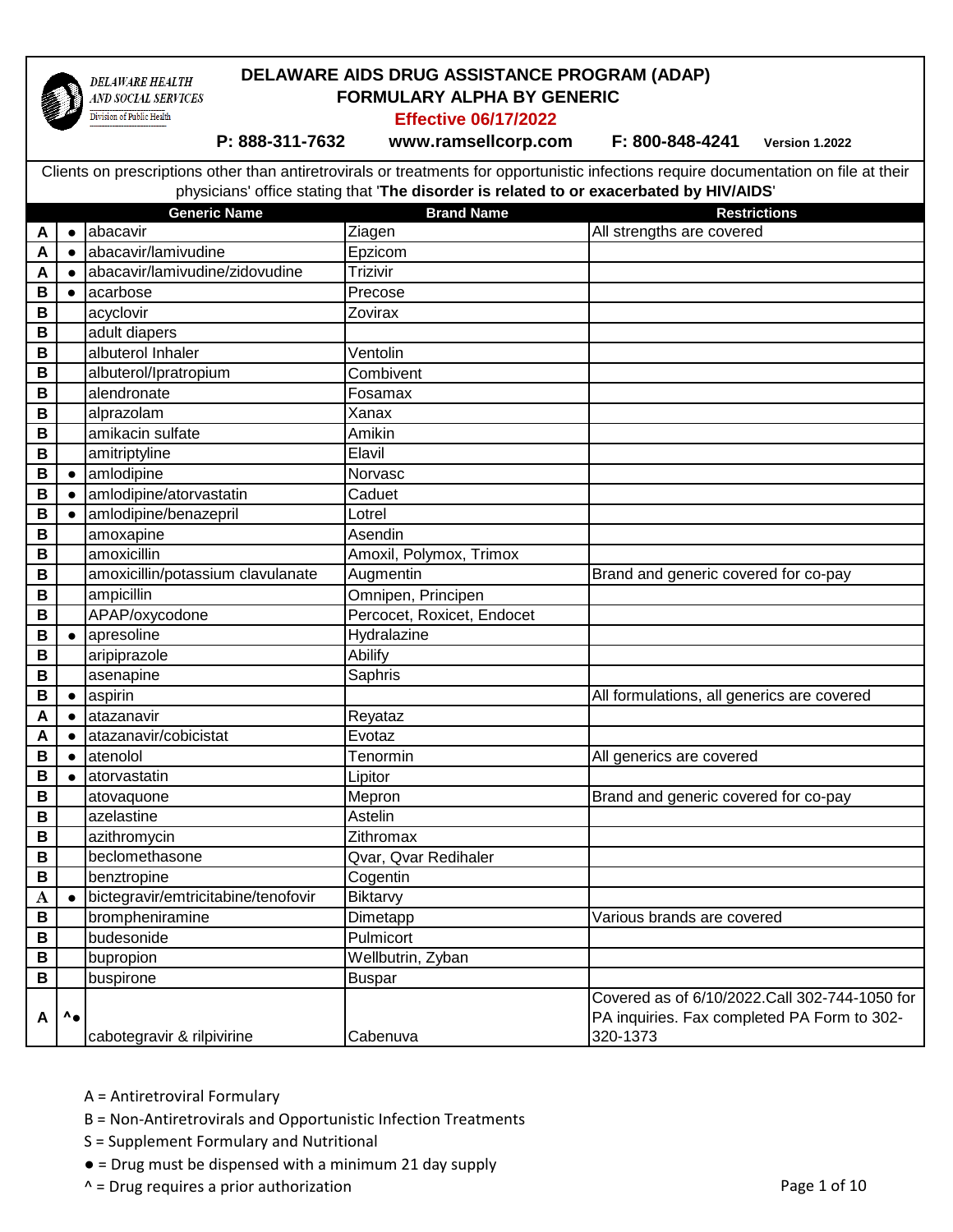

### **DELAWARE AIDS DRUG ASSISTANCE PROGRAM (ADAP) FORMULARY ALPHA BY GENERIC**

**Effective 06/17/2022**

 **P: 888-311-7632 www.ramsellcorp.com F: 800-848-4241 Version 1.2022** 

Clients on prescriptions other than antiretrovirals or treatments for opportunistic infections require documentation on file at their physicians' office stating that '**The disorder is related to or exacerbated by HIV/AIDS**'

|                         |           | <b>Generic Name</b>                 | <b>Brand Name</b>      | <b>Restrictions</b>                       |
|-------------------------|-----------|-------------------------------------|------------------------|-------------------------------------------|
| В                       |           | carafate                            | Sucralfate             |                                           |
| B                       |           | carbamazepine                       | Tegretol               |                                           |
| B                       |           | carvedilol                          | Coreg                  |                                           |
| B                       |           | catheters                           |                        |                                           |
|                         |           | cd4-directed post-attachment        |                        |                                           |
| A                       |           | inhibitor                           | Trogarzo               |                                           |
| B                       |           | cefixime                            | Suprax                 |                                           |
| $\, {\bf B}$            |           | cefuroxime                          | Ceftin                 |                                           |
| B                       |           | cephalexin                          | Keflex, Biocef, Keftab |                                           |
| B                       |           | cetirizine                          | Zyrtec                 |                                           |
| $\, {\bf B}$            |           | chlordiazepoxide                    | Librium                |                                           |
| B                       |           | chlorpromazine                      | Thorazine              |                                           |
| B                       |           | cholestyramine                      | Questran               |                                           |
| B                       |           | cidofovir                           | Vistide                |                                           |
| B                       |           | ciprofloxacin                       | Cipro                  |                                           |
| В                       |           | citalopram                          | Celexa                 |                                           |
| B                       |           | clarithromycin                      | Biaxin                 |                                           |
| B                       |           | clemastine                          | <b>Tavist</b>          |                                           |
| B                       |           | clindamycin                         | Cleocin                |                                           |
| B                       |           | clomipramine                        | Anafranil              |                                           |
| B                       |           | clonazepam                          | Klonopin               |                                           |
| B                       |           | clonidine                           | Catapres               | All formulations, all generic are covered |
| B                       |           | clopidogrel                         | Plavix                 |                                           |
| B                       |           | clorazepate                         | Tranxene               |                                           |
| B                       |           | clotrimazole troches                | Mycelex                |                                           |
| B                       |           | clotrimazole vaginal                | Gyne-Lotrimin          |                                           |
| A                       |           | cobicistat                          | Tybost                 |                                           |
| B                       |           | codeine containing pain relievers   |                        |                                           |
| В                       |           | colesevelam                         | Welchol                |                                           |
| B                       |           | crofelemer tab                      | Mytesi                 |                                           |
| B                       |           | cyproheptadine                      | Periactin              |                                           |
| B                       |           | dapsone                             | Avo-Sulfon             |                                           |
| $\overline{\mathsf{A}}$ | $\bullet$ | darunavir (TMC-114)                 | Prezista               |                                           |
| $\pmb{\mathsf{A}}$      |           | darunavir/cobicistat                | Prezcobix              |                                           |
| A                       |           | darunavir/cobicistat/emtricitabine/ | Symtuza                |                                           |
|                         |           | tenofovir alafenamide               |                        |                                           |
| A                       |           | delavirdine                         | Rescriptor             |                                           |
| В                       |           | desipramine                         | Norpramin              |                                           |
| В                       |           | desloratadine                       | Clarinex               |                                           |
| B                       |           | desvenlafaxine                      | Pristiq                |                                           |
| В                       |           | dexamethasone                       |                        | All forms, all strengths are covered      |
| В                       |           | dexchlorpheniramine                 | Polaramine, various    | Various brands approved                   |
| B                       |           | dexlansoprazole                     | Dexilant               |                                           |

A = Antiretroviral Formulary

B = Non-Antiretrovirals and Opportunistic Infection Treatments

S = Supplement Formulary and Nutritional

● = Drug must be dispensed with a minimum 21 day supply

^ = Drug requires a prior authorization Page 2 of 10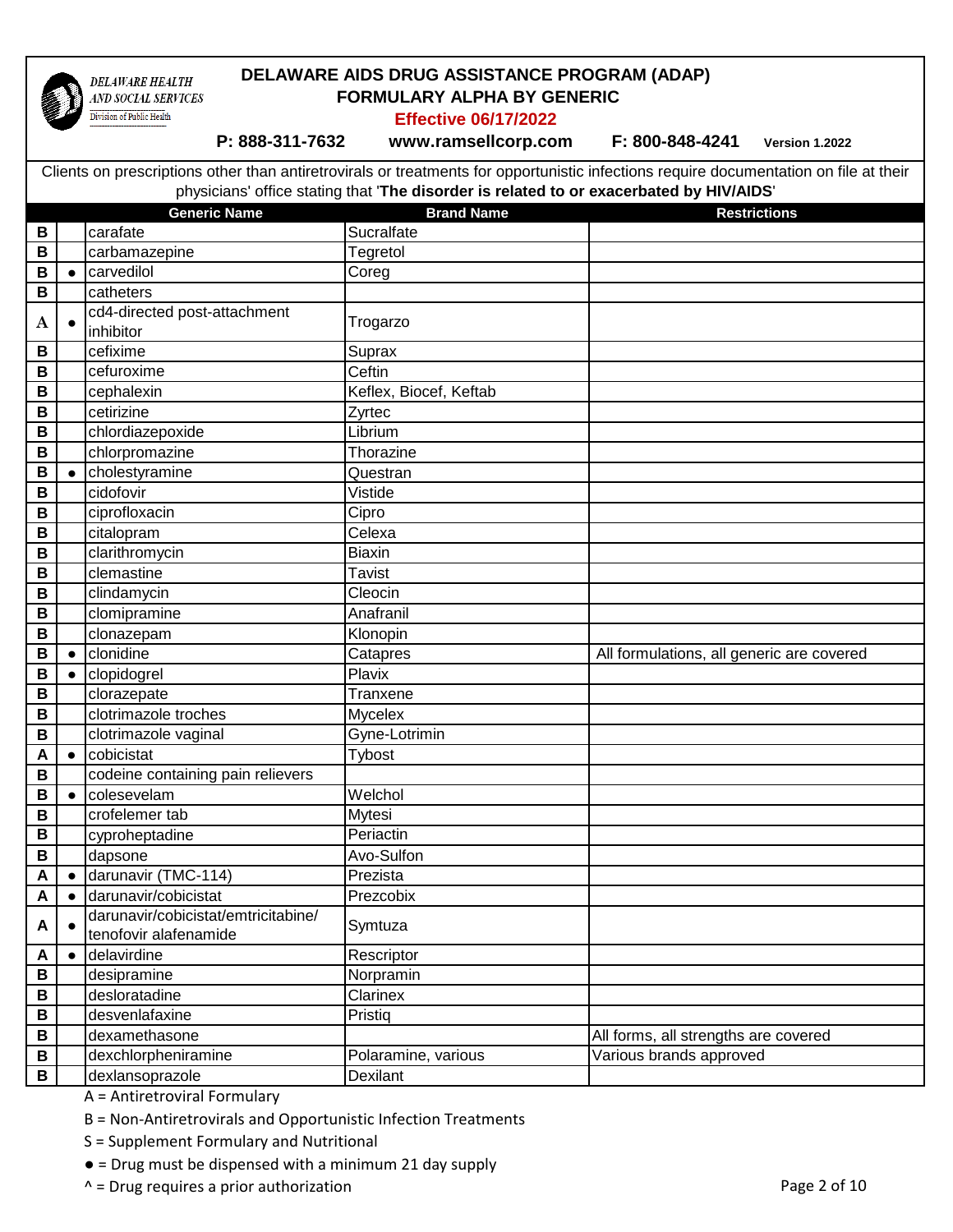

## **DELAWARE AIDS DRUG ASSISTANCE PROGRAM (ADAP) FORMULARY ALPHA BY GENERIC**

**Effective 06/17/2022**

 **P: 888-311-7632 www.ramsellcorp.com F: 800-848-4241 Version 1.2022** 

|                  |            | <b>Generic Name</b>                                             | <b>Brand Name</b>                              | <b>Restrictions</b>                                                                                                                  |
|------------------|------------|-----------------------------------------------------------------|------------------------------------------------|--------------------------------------------------------------------------------------------------------------------------------------|
| В                |            | diabetic supplies                                               |                                                | Other FDA approved supplies for management<br>of DM (Limited to syringes, alchohol swabs,<br>blood glucose monitors and test strips) |
| B                |            | diazepam                                                        | Valium                                         |                                                                                                                                      |
| B                |            | diclofenac                                                      | Cataflam, Voltaren                             |                                                                                                                                      |
| В                |            | dicloxacillin                                                   | Dycill, Dynapen, Pathocill                     |                                                                                                                                      |
| A                | $\bullet$  | didanosine                                                      | Videx, Videx EC                                | All strengths are covered                                                                                                            |
| $\, {\bf B}$     | $\bullet$  | digoxin                                                         |                                                | All manufacturer are covered                                                                                                         |
| В                | $\bullet$  | diltiazem                                                       | Cardizem CD, Cardizem SR,<br>Tiazac, Cardia XT |                                                                                                                                      |
| В                |            | diphenhydramine                                                 | Benadryl                                       |                                                                                                                                      |
| B                |            | diphenoxylate/atropine                                          | Lomotil                                        |                                                                                                                                      |
| B                |            | disposable syringes                                             |                                                |                                                                                                                                      |
| B                |            | docusate-sennoside                                              | Senokot-S                                      |                                                                                                                                      |
| A                | $\bullet$  | dolutegravir                                                    | Tivicay                                        |                                                                                                                                      |
| A                | $\bullet$  | dolutegravir/abacavir/lamivudine                                | Triumeq                                        |                                                                                                                                      |
| A                | $\bullet$  | dolutegravir/lamivudine                                         | Dovato                                         | Covered as of 5/15/2019                                                                                                              |
| A                | $\bullet$  | dolutegravir/rilpivirine                                        | Juluca                                         |                                                                                                                                      |
| A                |            | doravirine                                                      | Pifeltro                                       | Covered as of 7/19/2019                                                                                                              |
| A                | $\bullet$  | doravirine/lamivudine/tenofovir                                 | Delstrigo                                      | Covered as of 7/19/2019                                                                                                              |
| В                |            | doxycycline                                                     | Vibramycin, Doxy, Doxychel,<br>Monodox         |                                                                                                                                      |
| B                |            | duloxetine                                                      | Cymbalta                                       |                                                                                                                                      |
| В                |            | econazole nitrate 1% cream                                      | Spectazole                                     |                                                                                                                                      |
| A                | $\bullet$  | efavirenz                                                       | Sustiva                                        | All strengths are covered                                                                                                            |
| A                | $\bullet$  | elvitegravir                                                    | Vitekta                                        |                                                                                                                                      |
| A                |            | elvitegravir/cobicistat/                                        | Stribild                                       |                                                                                                                                      |
|                  |            | emtricitabine/tenofovir                                         |                                                |                                                                                                                                      |
| A                | $\epsilon$ | elvitegravir/cobicistat/emtricitabine/<br>tenofovir alafenamide | Genvoya                                        |                                                                                                                                      |
| A                | $\bullet$  | emtricitabine                                                   | Emtriva                                        |                                                                                                                                      |
| A                | $\bullet$  | emtricitabine/rilpivirine/tenofovir<br>alafenamide              | Odefsey                                        |                                                                                                                                      |
| A                | $\bullet$  | emtricitabine/rilpivirine/efavirenz                             | Complera                                       |                                                                                                                                      |
| $\blacktriangle$ |            | emtricitabine/tenofovir/efavirenz                               | Atripla                                        |                                                                                                                                      |
| B                | $\bullet$  | enalapril                                                       | Vasotec                                        | All generics are covered                                                                                                             |
| A                |            | enfuvirtide                                                     | Fuzeon                                         |                                                                                                                                      |
| B                |            | entecavir                                                       | Baraclude                                      |                                                                                                                                      |
| B                |            | epoetin alfa                                                    | Epo, Procrit                                   | Various brands are covered                                                                                                           |
| В                |            | erythromycin base                                               |                                                |                                                                                                                                      |
| $\, {\bf B}$     |            | erythromycin ethylsuccinate                                     |                                                |                                                                                                                                      |

- A = Antiretroviral Formulary
- B = Non-Antiretrovirals and Opportunistic Infection Treatments
- S = Supplement Formulary and Nutritional
- = Drug must be dispensed with a minimum 21 day supply
- $\wedge$  = Drug requires a prior authorization  $\wedge$  =  $\wedge$  Page 3 of 10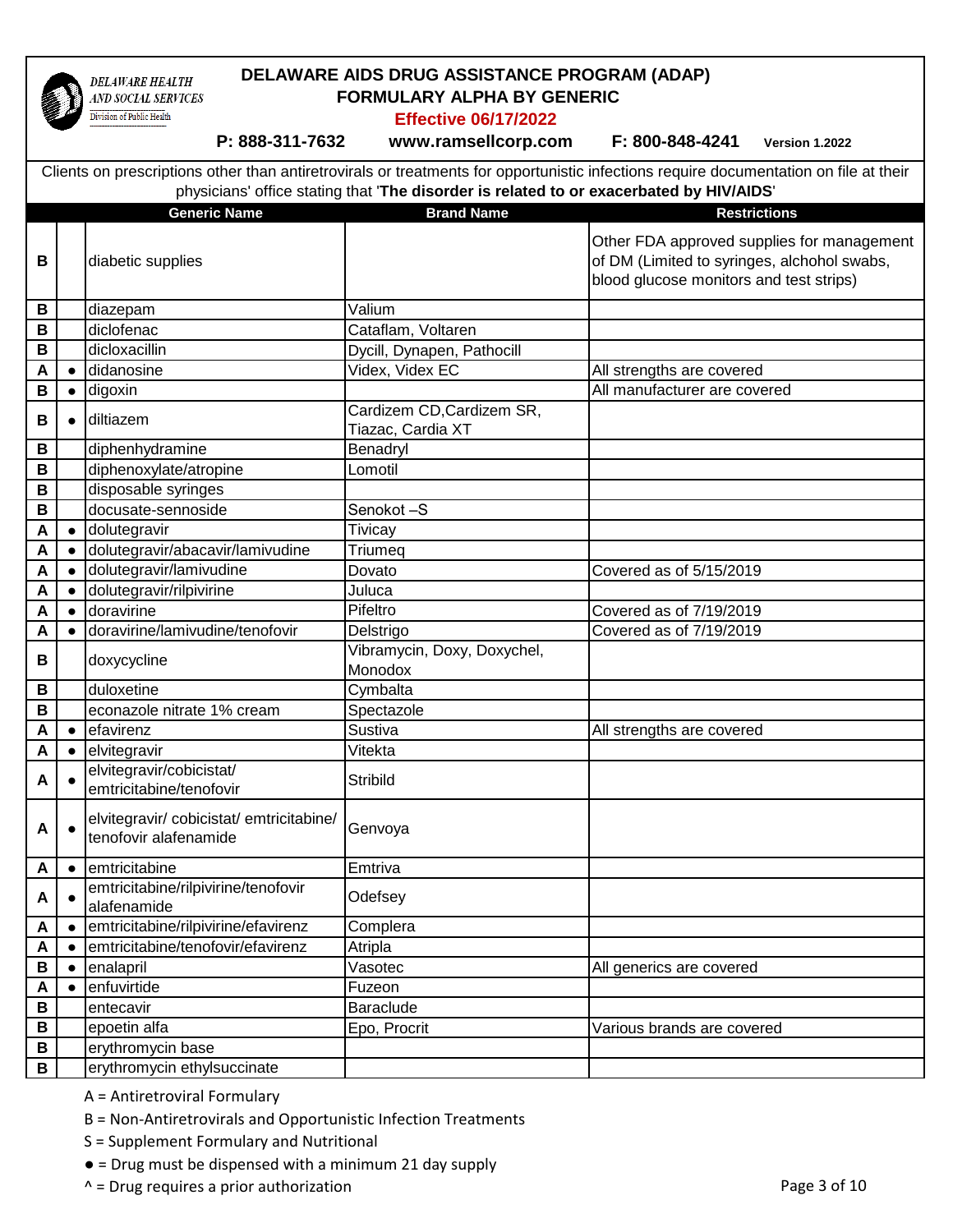

### **DELAWARE AIDS DRUG ASSISTANCE PROGRAM (ADAP) FORMULARY ALPHA BY GENERIC**

**Effective 06/17/2022**

 **P: 888-311-7632 www.ramsellcorp.com F: 800-848-4241 Version 1.2022** 

**Generic Name Brand Name Brand Name Restrictions** Clients on prescriptions other than antiretrovirals or treatments for opportunistic infections require documentation on file at their physicians' office stating that '**The disorder is related to or exacerbated by HIV/AIDS**' **B** erythromycin stearate **B** escitalopram Lexapro **B** esomeprazole **Rexister Access** Nexium **B** essential Brand and generic covered for co-pay **B** estazolam **Prosom B** ethambutol Myambutol **B** ethosuximide **Zarontin B** etodolac Lodine **A ●** etravirine Intelence **B** e ezetimibe Zetia **B** e ezetimibe/simvastatin Vytorin **B** famciclovir Famvir **B** famotidine **Pepcid B e** felodipine Plendil **B**  $\bullet$  fenofibrate **EXECUTE:** Tricor **Brand and generic covered for co-pay B**  $\bullet$  fenofibrate micronized Antara **B** Fenoprofen Nalfon **B** Fentanyl transdermal system **Duragesic B** Feosol, Mol-Iron, Slow Fe **B** | fexofenadine  $\qquad$  | Allegra **B** filgrastim Neupogen **B florinef** acetate **Fludrocortisone B I** fluconazole **Diflucan B I** flunisolide **A Aerobid B** fluocinonide **Fluonex, Lidex, Lidex-E, Lonide,** Lyderm, and Vanos **B** fluoxetine **Prozac B** flurazepam Dalmane **B** flurbiprofen Ansaid **B** fluticasone Flovent **B** | fluticasone/salmeterol | Advair Diskus **B** fluvoxamine Luvox **B i** fomivirsen **Vitravene A │ ●** fosamprenavir Lexiva **B foscarnet Fascavir B ●** fosinopril Monopril **B e** furosemide **All generics** are covered **B** gabapentin Neurontin **B** ganciclovir Cytovene Cytovene Capsules **B** gatifloxacin Tequin **B e** gemfibrozil **Lopid** 

- A = Antiretroviral Formulary
- B = Non-Antiretrovirals and Opportunistic Infection Treatments

**B e** glipizide **Glucotrol, Glucotrol XL** All generics are covered

- S = Supplement Formulary and Nutritional
- $\bullet$  = Drug must be dispensed with a minimum 21 day supply
- $\wedge$  = Drug requires a prior authorization **Page 4 of 10**  $\wedge$  =  $\wedge$  Page 4 of 10

**B e** glimepiride **Amary**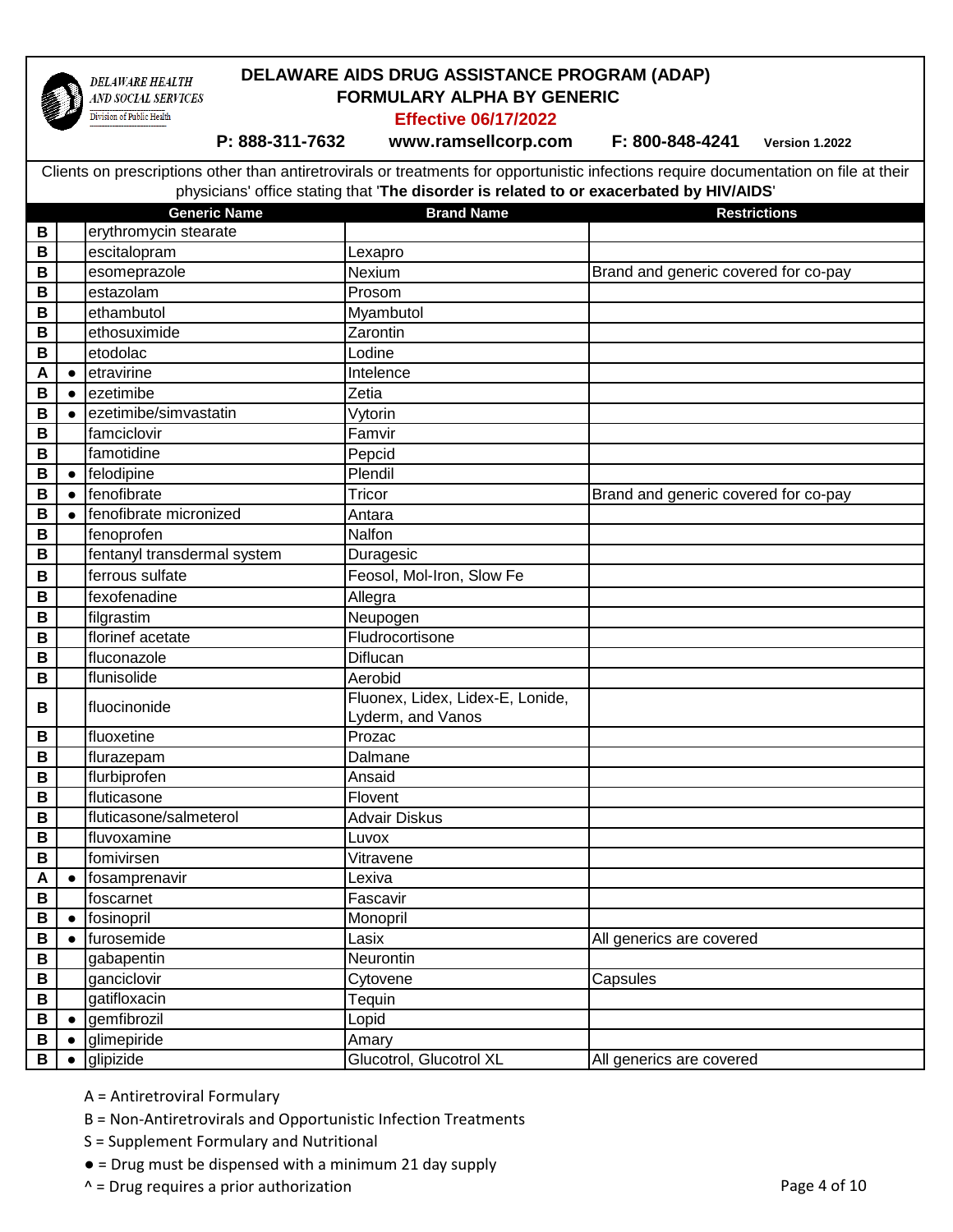

### **DELAWARE AIDS DRUG ASSISTANCE PROGRAM (ADAP) FORMULARY ALPHA BY GENERIC**

**Effective 06/17/2022**

 **P: 888-311-7632 www.ramsellcorp.com F: 800-848-4241 Version 1.2022** 

**Generic Name Brand Name Brand Name Restrictions** Clients on prescriptions other than antiretrovirals or treatments for opportunistic infections require documentation on file at their physicians' office stating that '**The disorder is related to or exacerbated by HIV/AIDS**' **B e** glyburide **B DiaBeta, Micronase,** All generics are covered **B** haloperidol Haldol **B** hemorrhoidal creams & suppository All brands are covered **B** hepatitis A & hepatitis B combined vaccine **Twinrix B** | | | hepatitis A vaccine | Havrix, Vaqta **B** hepatitis B vaccine **Engerix B, Recombivix HB,** Comvax, Heplisav-B **B** human papillomavirus (HPV) 9 valent recombinant vaccine Gardasil 9 **B**  $\bullet$  **hydrochlorothiazide** All generics are covered **B hydrocodone** and derivatives **B** hydrocodone/IBU Reprexain **B** hydrocortisone **Cortef, Hydrocortone, Cortisol** Topical forms and tablets covered **B** | hydromorphone and derivatives **B** hydroxyzine **All generics** are covered Vistaril **All generics** are covered **B** ibandronate Boniva **B** ibuprofen Motrin **B** | imipenem/cilastatin | Primaxin **B** imipramine Tofranil **B** imiquimod Aldara **A ● lindinavir** Crixivan **B i**nfluenza vaccine - seasonal Afluria, Fluzone, Fluzone HD, Flulaval, Fluarix, Fluvirin, Fluad, Flumist, Flublock **B e** insulins **All types**, all manufacturers **All types**, all manufacturers **B** interferon alfa-2b Intron-A **B** ipratropium Atrovent **B i** isoniazid (INH) **B** isoproterenol isuprel **B e** lisradipine **Dynacirc CR B** itraconazole Sporanox **B** ketoconazole **Nizoral** Nizoral Nizoral Tablets and creams **B** | ketoconazole cream | Nizoral **B** ketoprofen **B** Orudis **B** ketorolac Toradol **B ●** labetalol Trandate, Normodyne **A e** lamivudine **All strengths are covered** Epivir **All strengths are covered B** | lamotrigine | Lamictal **B** lancets **B** lansoprazole **Prevacid B l** latex gloves

A = Antiretroviral Formulary

B = Non-Antiretrovirals and Opportunistic Infection Treatments

S = Supplement Formulary and Nutritional

 $\bullet$  = Drug must be dispensed with a minimum 21 day supply

 $^{\wedge}$  = Drug requires a prior authorization **Page 5 of 10** 

**B** | ledipasvir-sofosbuvir | Harvoni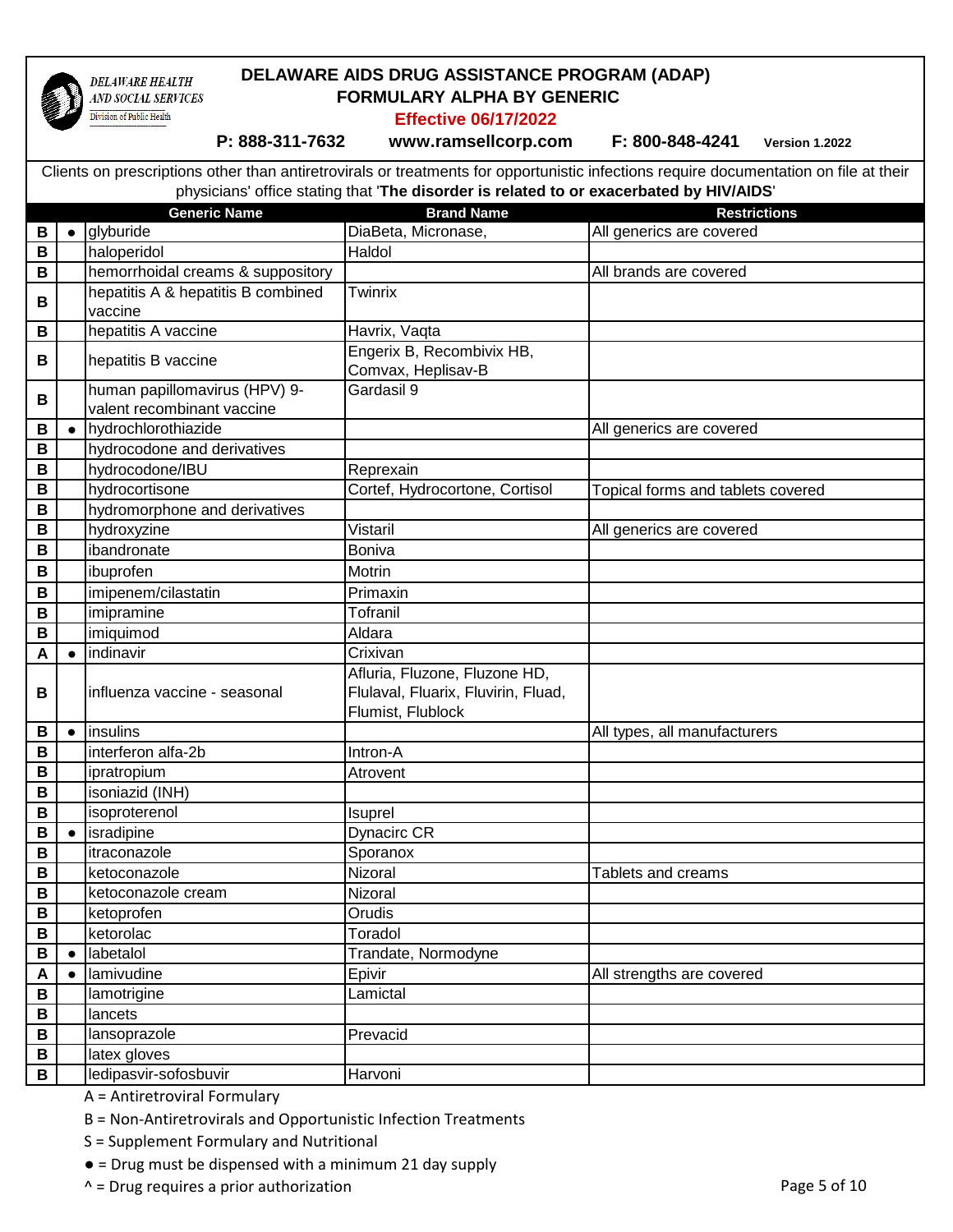

### **DELAWARE AIDS DRUG ASSISTANCE PROGRAM (ADAP) FORMULARY ALPHA BY GENERIC**

**Effective 06/17/2022**

 **P: 888-311-7632 www.ramsellcorp.com F: 800-848-4241 Version 1.2022** 

|              |                        | <b>Generic Name</b>                       | <b>Brand Name</b>               | <b>Restrictions</b>                         |
|--------------|------------------------|-------------------------------------------|---------------------------------|---------------------------------------------|
| B            |                        | leucovorin                                | Wellcovorin                     |                                             |
| B            |                        | levetiracetam                             | Keppra                          |                                             |
| B            |                        | levofloxacin                              | Levaquin                        |                                             |
| B            |                        | levothyroxine                             | Synthroid, Levothyroid, Levoxyl | All generics are covered                    |
| B            | $\bullet$              | linagliptin                               | Tradjenta                       | Covered as of 5/14/2019                     |
| B            |                        | linezolid                                 | Zyvox                           |                                             |
| B            | $\bullet$              | lisinopril                                | Prinivil, Zestril               | All generics are covered                    |
| B            | $\bullet$              | lisinopril/HCTZ                           | Prinzide, Zestoretic            |                                             |
| $\mathsf B$  |                        | lithium carbonate                         | Lithobid                        | All brands are covered                      |
| B            |                        | loperamide                                | Imodium                         |                                             |
| A            | $\bullet$              | lopinavir/ritonavir                       | Kaletra                         |                                             |
| $\, {\bf B}$ |                        | loratadine                                | Claritin                        |                                             |
| B            |                        | lorazepam                                 | Ativan                          |                                             |
| B            | $\bullet$              | losartan                                  | Cozaar                          |                                             |
| B            | $\bullet$              | lovastatin                                | Mevacor                         |                                             |
| B            |                        | lurasidone                                | Latuda                          | All strengths are covered                   |
| В            |                        | maprotiline                               | Ludiomil                        |                                             |
| A            | $\bullet^{\Lambda}$    | maraviroc                                 | Selzentry                       | Pre-approval is REQUIRED. Call 302-744-1050 |
|              |                        |                                           |                                 |                                             |
| B            |                        | meclofenamate                             |                                 |                                             |
| B            |                        | meloxicam                                 | Mobic                           |                                             |
| B            |                        | meningococcal conj vaccine<br>A/C/Y/W-135 | Menveo                          |                                             |
| B            |                        | meperidine                                | Demerol                         | All generics are covered                    |
| В            |                        | metaproterenol inhaler                    | Alupent                         |                                             |
| B            | $\bullet$              | metformin                                 | Glucophage, Glucophage XR,      |                                             |
|              |                        | metformin/repaglinide                     | Fortamet<br>PrandiMet           |                                             |
| B            | $\bullet$              | metformin/rosiglitazone                   |                                 |                                             |
| B<br>B       | $\bullet$<br>$\bullet$ | metformin/sitagliptin                     | Avandamet<br>Janumet            |                                             |
| B            |                        |                                           | Medrol                          |                                             |
| B            | $\bullet$              | methylprednisone<br>metolazone            | Mykrox, Zaroxolyn               | All generics are covered                    |
| B            |                        | metoprolol                                | Lopressor, Toprol XL            | All generics, all formulations are covered  |
| B            |                        | metronidazole                             | Flagyl                          |                                             |
| B            |                        | miconazole cream                          | Baza-AF, Desenex, Zeasorb-AF    |                                             |
| B            |                        | miconazole 2%                             | Monistat                        | Vaginal suppositories and cream             |
| B            |                        | minocycline HCL                           | Minocin                         |                                             |
| B            | $\bullet$              | minoxidil                                 | Loniten                         |                                             |
| В            |                        | mirtazapine                               | Remeron                         |                                             |
| B            |                        | montelukast                               | Singulair                       |                                             |
|              |                        |                                           | Avinza, MSIR, Oramorph SR,      |                                             |
| В            |                        | morphine sulfate                          | MS Contin                       |                                             |
| B            |                        | moxifloxacin                              | Avelox                          |                                             |

- A = Antiretroviral Formulary
- B = Non-Antiretrovirals and Opportunistic Infection Treatments
- S = Supplement Formulary and Nutritional
- = Drug must be dispensed with a minimum 21 day supply
- $^{\wedge}$  = Drug requires a prior authorization  $^{\wedge}$  =  $^{\wedge}$  Page 6 of 10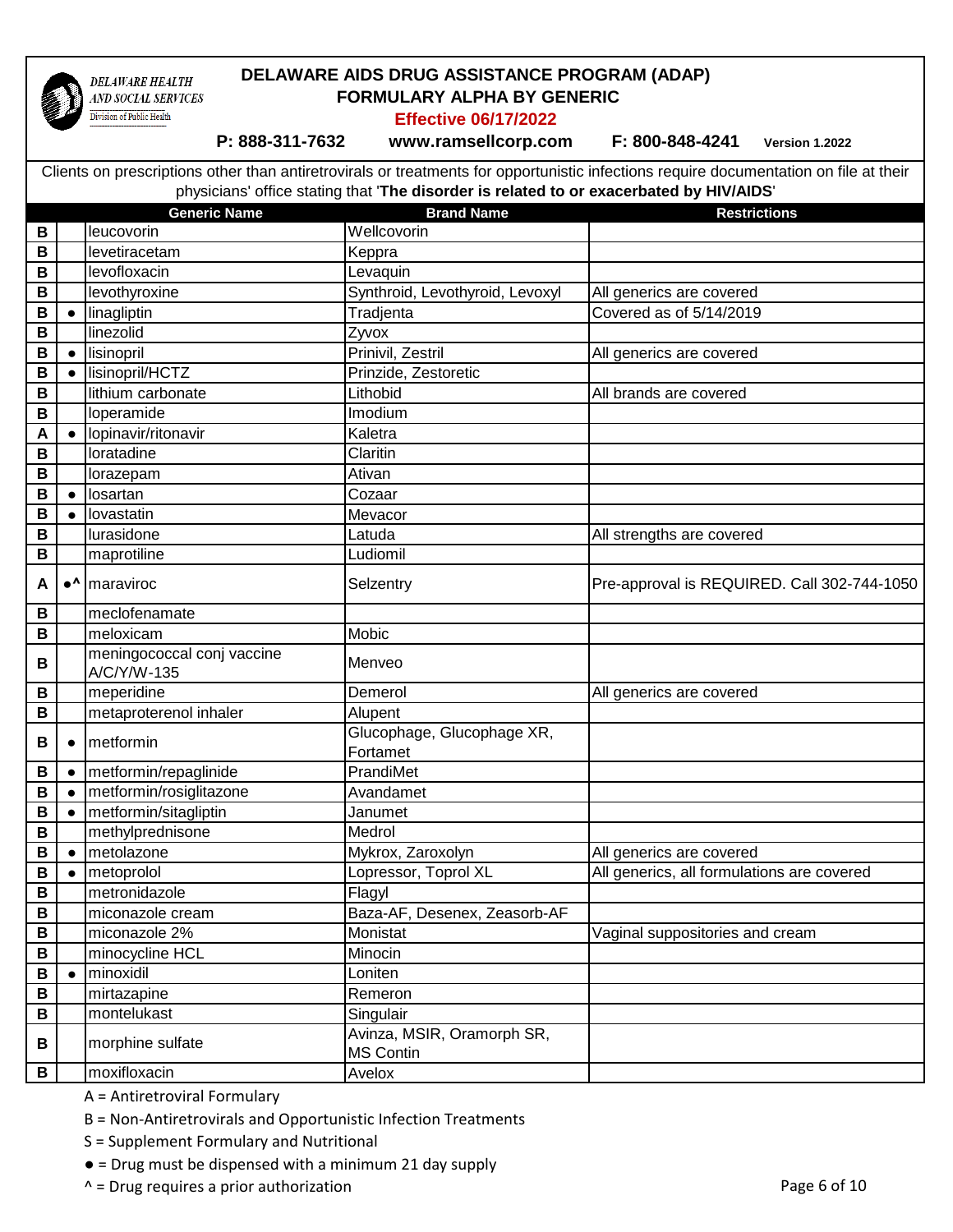

# **DELAWARE AIDS DRUG ASSISTANCE PROGRAM (ADAP) FORMULARY ALPHA BY GENERIC**

**Effective 06/17/2022**

 **P: 888-311-7632 www.ramsellcorp.com F: 800-848-4241 Version 1.2022** 

| $\, {\bf B}$ |            | яюн ганн<br>mycostatin    | סוומות מופוט<br>Nystatin                                    | noon ivuund                                                                                                                                         |
|--------------|------------|---------------------------|-------------------------------------------------------------|-----------------------------------------------------------------------------------------------------------------------------------------------------|
| $\mathbf B$  |            | nabumetone                | Relafen                                                     |                                                                                                                                                     |
| $\, {\bf B}$ |            | nandrolone                | Deca-Durabolin                                              |                                                                                                                                                     |
|              |            |                           | Aleve, Anaprox, Naprosyn,                                   |                                                                                                                                                     |
| B            |            | naproxen                  | Naprelan                                                    |                                                                                                                                                     |
| B            |            | nefazodone                | Serzone                                                     |                                                                                                                                                     |
| A            | $\bullet$  | nelfinavir                | Viracept                                                    | All strengths are covered                                                                                                                           |
| $\, {\bf B}$ |            | neomycin sulfate          |                                                             |                                                                                                                                                     |
| A            | $\bullet$  | nevirapine                | Viramune                                                    |                                                                                                                                                     |
| B            | $\bullet$  | niacin                    | Niaspan, Nicotinic Acid, Slo-Niacin                         |                                                                                                                                                     |
| B            |            | nifedipine                | Adalat, Adalat CC, Procardia,<br>Procardia XL               | All generics are covered                                                                                                                            |
| B            |            | nitrofurantoin            | Macrobid                                                    | Oral only                                                                                                                                           |
| B            |            | nizatidine                | Axid                                                        |                                                                                                                                                     |
| B            |            | nortriptyline             | Aventyl, Pamelor                                            |                                                                                                                                                     |
| $\mathbf s$  |            | nutritional supplements   |                                                             | Includes nutritional shake, nutritional<br>supplements, nutritional plus, nutritional<br>advanced formula, Ensure + generics,<br>nutritional liquid |
| B            |            | nystatin cream            |                                                             | All brands of nystatin cream (with or without<br>triamcinolone) are covered                                                                         |
| B            |            | ofloxacin                 | Floxin                                                      |                                                                                                                                                     |
| $\mathbf B$  |            | olanzapine                | Zyprexa                                                     |                                                                                                                                                     |
| B            | $\epsilon$ | olmesartan                | Benicar                                                     |                                                                                                                                                     |
| B            |            | omega-3-acid ethyl esters | Lovaza                                                      |                                                                                                                                                     |
| $\mathbf B$  |            | omeprazole                | Prilosec                                                    |                                                                                                                                                     |
| $\, {\bf B}$ |            | ondansetron               | Zofran                                                      |                                                                                                                                                     |
| B            |            | oxandrolone               | Oxandrin                                                    |                                                                                                                                                     |
| $\mathbf B$  |            | oxaprozin                 | Daypro                                                      |                                                                                                                                                     |
| $\mathbf B$  |            | oxazepam                  | Serax                                                       |                                                                                                                                                     |
| B            |            | oxycodone                 | Endocodone, OxylR, Oxycontin,<br>Roxicodone, OxyFAST, M-oxy |                                                                                                                                                     |
| B            |            | paliperidone              | Invega                                                      |                                                                                                                                                     |
| В            |            | pancrease enzymes         |                                                             | All commercially available formulations and<br>generics are covered                                                                                 |
| B            |            | pantoprazole              | Protonix                                                    |                                                                                                                                                     |
| В            |            | paromomycin               | Humatin                                                     |                                                                                                                                                     |
| B            |            | paroxetine                | Paxil, Paxil Cr                                             |                                                                                                                                                     |
| B            |            | pegylated interferon      | Peg-Intron, Pegasys                                         |                                                                                                                                                     |
| B            |            | penicillin G benzathine   | <b>Bicillin LA</b>                                          |                                                                                                                                                     |
| В            |            | penicillin V potassium    | Pen Vee K, Veetids, Beepen-VK,<br>V-Cillin K                |                                                                                                                                                     |

- A = Antiretroviral Formulary
- B = Non-Antiretrovirals and Opportunistic Infection Treatments
- S = Supplement Formulary and Nutritional
- = Drug must be dispensed with a minimum 21 day supply
- $^{\wedge}$  = Drug requires a prior authorization  $^{\wedge}$  =  $^{\wedge}$  Page 7 of 10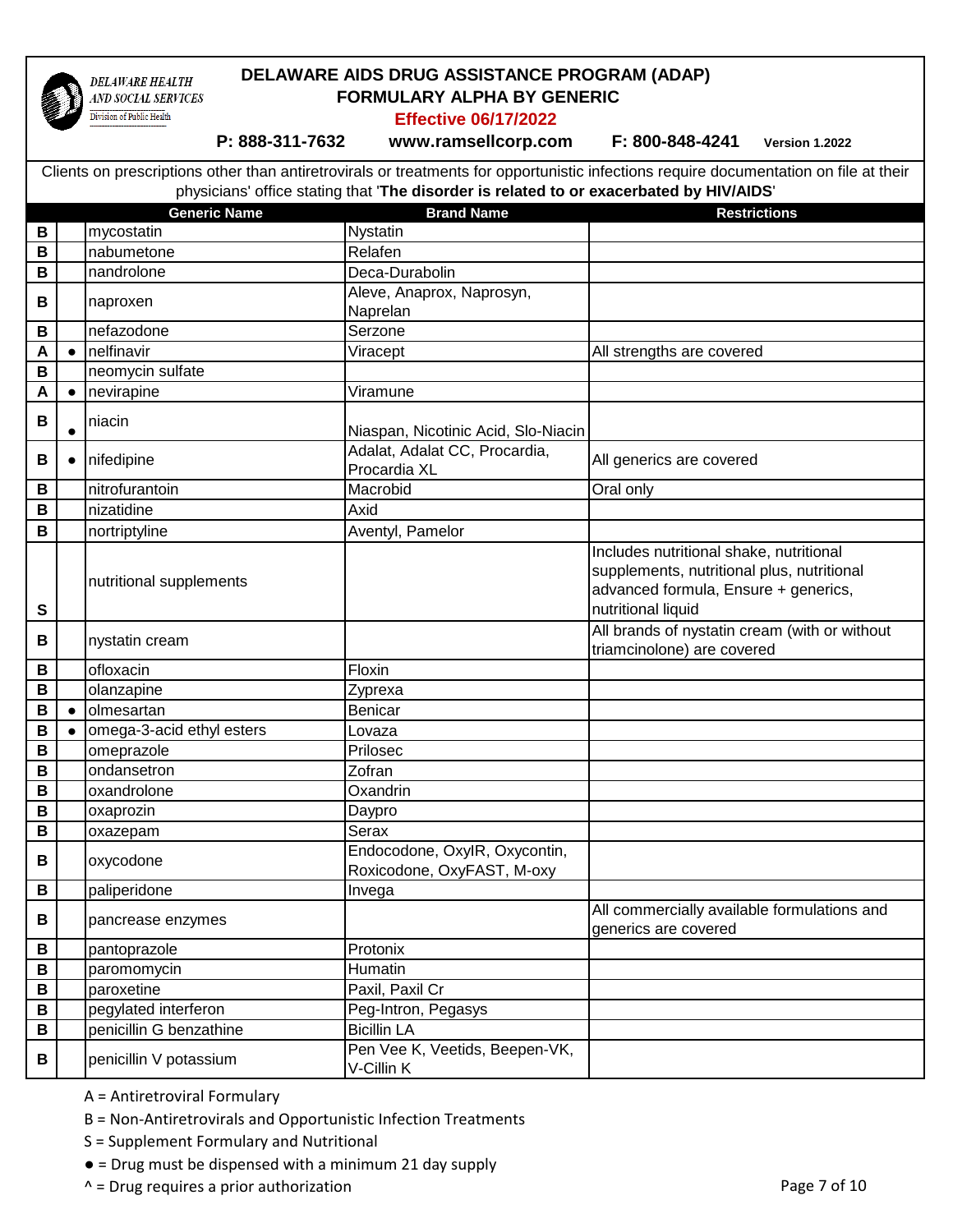

### **DELAWARE AIDS DRUG ASSISTANCE PROGRAM (ADAP) FORMULARY ALPHA BY GENERIC**

**Effective 06/17/2022**

 **P: 888-311-7632 www.ramsellcorp.com F: 800-848-4241 Version 1.2022** 

|                  |            | <b>Generic Name</b>                             | <b>Brand Name</b>     | <b>Restrictions</b>                        |
|------------------|------------|-------------------------------------------------|-----------------------|--------------------------------------------|
| B                |            | pentamidine                                     | Nebupent              |                                            |
| B                |            | pentobarbital                                   | Nembutal              |                                            |
| B                |            | phenytoin                                       | Dilantin              |                                            |
| B                | $\bullet$  | pioglitazone                                    | Actos                 |                                            |
| B                |            | piroxicam                                       | Feldene               | All generics are covered                   |
| B                |            | pneumococcal conjugate vaccine<br>(PCV13)       | Prevnar <sub>13</sub> |                                            |
| B                |            | pneumococcal polysaccharide<br>vaccine (PPSV23) | Pneumovax 23          |                                            |
| В                |            | Pneumococcal 20-Valent Conjugate<br>Vaccine     | Prevnar <sub>20</sub> | NDC: 00005-2000-10 added effective 6/17/22 |
| В                | $\bullet$  | pravastatin                                     | Pravachol             |                                            |
| $\, {\bf B}$     |            | prednisone                                      | Deltasone             |                                            |
| $\, {\bf B}$     |            | pregabalin                                      | Lyrica                |                                            |
| B                |            | primaquine phosphate                            | Primaquine            |                                            |
| B                |            | probenecid                                      |                       | Covered for cidofovir therapy              |
| B                |            | prochlorperazine                                | Compazine             |                                            |
| В                |            | promethazine                                    | Phenergan             | Various generics are covered               |
| B                | $\epsilon$ | propranolol                                     | Inderal               | All generics are covered                   |
| B                |            | protriptyline                                   | Vivactil              |                                            |
| В                |            | pyrazinamide                                    | Pyrazinamide          |                                            |
| B                |            | pyridoxine                                      | Vitamin B-6           |                                            |
| B                |            | pyrimethamine                                   | Daraprim              |                                            |
| В                |            | quetiapine                                      | Seroquel              |                                            |
| B                | $\bullet$  | quinapril                                       | Accupril              |                                            |
| B                |            | rabeprazole                                     | Aciphex               |                                            |
| A                | $\bullet$  | raltegravir                                     | Isentress             |                                            |
| B                | $\bullet$  | ramipril                                        | Altace                |                                            |
| B                |            | ranitidine                                      | Zantac                |                                            |
| B                | $\bullet$  | repaglinide                                     | Prandin               |                                            |
| B                |            | ribavirin                                       | Copegus               |                                            |
| В                |            | rifabutin                                       | Mycobutin             |                                            |
| B                |            | rifampin                                        |                       |                                            |
| A                | $\bullet$  | rilpivirine                                     | Edurant               |                                            |
| В                |            | risedronate                                     | Actonel               |                                            |
| B                |            | risperidone                                     | Risperdal             |                                            |
| A                | $\bullet$  | ritonavir                                       | Norvir                |                                            |
| $\, {\bf B}$     |            | rosiglitazone                                   | Avandia               |                                            |
| B                | $\bullet$  | rosuvastatin                                    | Crestor               |                                            |
| B                |            | salmeterol                                      | Serevent              |                                            |
| $\blacktriangle$ | $\bullet$  | saquinavir mesylate                             | Invirase              | All strengths are covered                  |
| B                |            | sertraline                                      | Zoloft                |                                            |

- A = Antiretroviral Formulary
- B = Non-Antiretrovirals and Opportunistic Infection Treatments
- S = Supplement Formulary and Nutritional
- = Drug must be dispensed with a minimum 21 day supply
- $\wedge$  = Drug requires a prior authorization  $\wedge$  =  $\wedge$  Page 8 of 10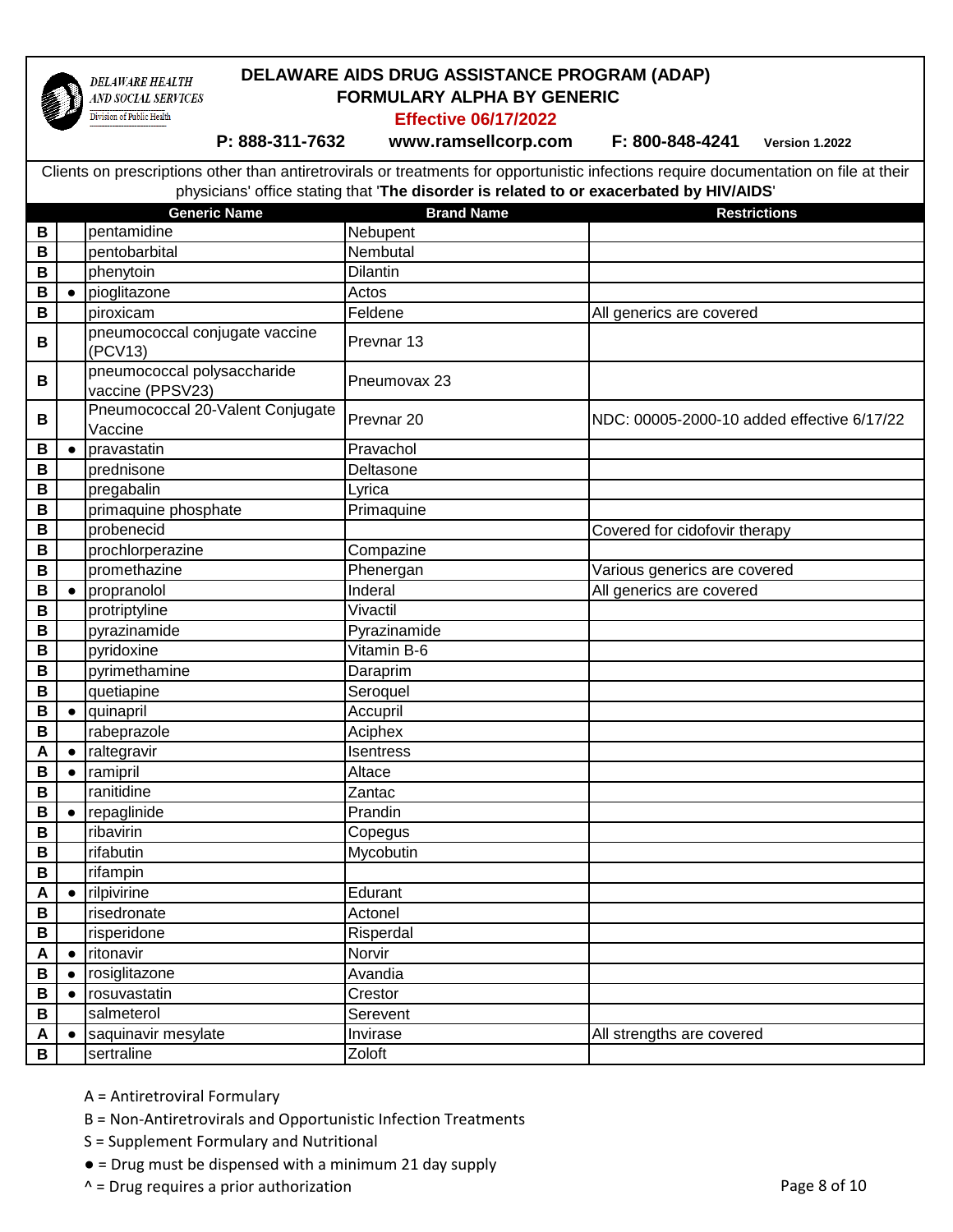

### **DELAWARE AIDS DRUG ASSISTANCE PROGRAM (ADAP) FORMULARY ALPHA BY GENERIC**

**Effective 06/17/2022**

 **P: 888-311-7632 www.ramsellcorp.com F: 800-848-4241 Version 1.2022** 

|              |           | <b>Generic Name</b>                                | <b>Brand Name</b>                 | <b>Restrictions</b>                       |
|--------------|-----------|----------------------------------------------------|-----------------------------------|-------------------------------------------|
| B            | $\bullet$ | simvastatin                                        | Zocor                             |                                           |
| B            |           | sinequan                                           | Doxepin                           |                                           |
| B            | $\bullet$ | sitagliptin                                        | Januvia                           |                                           |
| В            |           | somatropin                                         | Serostim                          |                                           |
| B            | C         | spironolactone                                     | Aldactone                         | All generics are covered                  |
| A            | $\bullet$ | stavudine                                          | Zerit                             |                                           |
| B            |           | sulfadiazine                                       | Microsulfon                       |                                           |
| B            |           | sulfamethoxazole/trimethoprim                      | Bactrim, Septra                   | Various brands are covered                |
| $\mathbf B$  |           | sulindac                                           | Clinoril                          |                                           |
| B            |           | Td (tetanus/diphtheria)                            |                                   |                                           |
| B            |           | Tdap (tetanus, diphtheria, acellular<br>pertussis) |                                   |                                           |
| B            | $\bullet$ | telmisartan/HCTZ                                   | <b>Micardis Hct</b>               |                                           |
| B            |           | temazepam                                          | Restoril                          |                                           |
| A            | $\bullet$ | tenofovir disoproxil fumarate                      | Viread                            |                                           |
| A            | $\bullet$ | tenofovir/emtricitabine                            | Truvada                           |                                           |
| A            |           | tenofovir alafenamide fumarate                     | Descovy                           | Covered as of 5/20/2016                   |
| B            |           | /emtricitabine<br>terbutaline                      | Brethine, Brethaire               |                                           |
| B            |           | terconazole                                        |                                   |                                           |
|              |           |                                                    | Androderm, Testoderm, TTS,        |                                           |
| B            |           | testosterone                                       | Androgel, Testim                  |                                           |
| B            |           | tiagabine                                          | Gabitril                          |                                           |
| A            | $\bullet$ | tipranavir                                         | Aptivus                           |                                           |
| B            |           | tolmentin                                          | <b>Tolectin</b>                   |                                           |
| B            |           | tramadol                                           | Ultram                            |                                           |
| B            |           | trazodone                                          | Desyrel                           |                                           |
| $\mathsf B$  |           | triamcinolone                                      | Azmacort, generic                 |                                           |
| В            |           | triamcinolone 0.1% dental paste                    | Aristocort                        |                                           |
| B            | $\bullet$ | triamterene                                        | Dyrenium                          | All generics and combinations are covered |
| B            |           | trifluoperazine                                    | Stelazine                         |                                           |
| В            |           | trimipramine                                       | Surmontil                         |                                           |
| B            |           | valacyclovir                                       | Valtrex                           |                                           |
| B            |           | valganciclovir                                     | Valcyte                           | Brand and generic covered for co-pay      |
| $\, {\bf B}$ |           | valproate                                          | Depakene                          |                                           |
| В            |           | valproic acid                                      | Depakote                          |                                           |
| B            | $\bullet$ | valsartan                                          | Diovan                            |                                           |
| B            |           | venlafaxine                                        | Effexor, Effexor SR               |                                           |
| B            |           | verapamil                                          | Calan, Calan SR, Covera, Isoptin, | All generics are covered                  |
|              |           |                                                    | Verelan,                          |                                           |
| B            |           | vilazodone                                         | Viibryd                           |                                           |
| B            |           | voriconazole                                       | Vfend                             |                                           |

- A = Antiretroviral Formulary
- B = Non-Antiretrovirals and Opportunistic Infection Treatments
- S = Supplement Formulary and Nutritional
- = Drug must be dispensed with a minimum 21 day supply
- $\wedge$  = Drug requires a prior authorization  $\wedge$  =  $\wedge$  Page 9 of 10